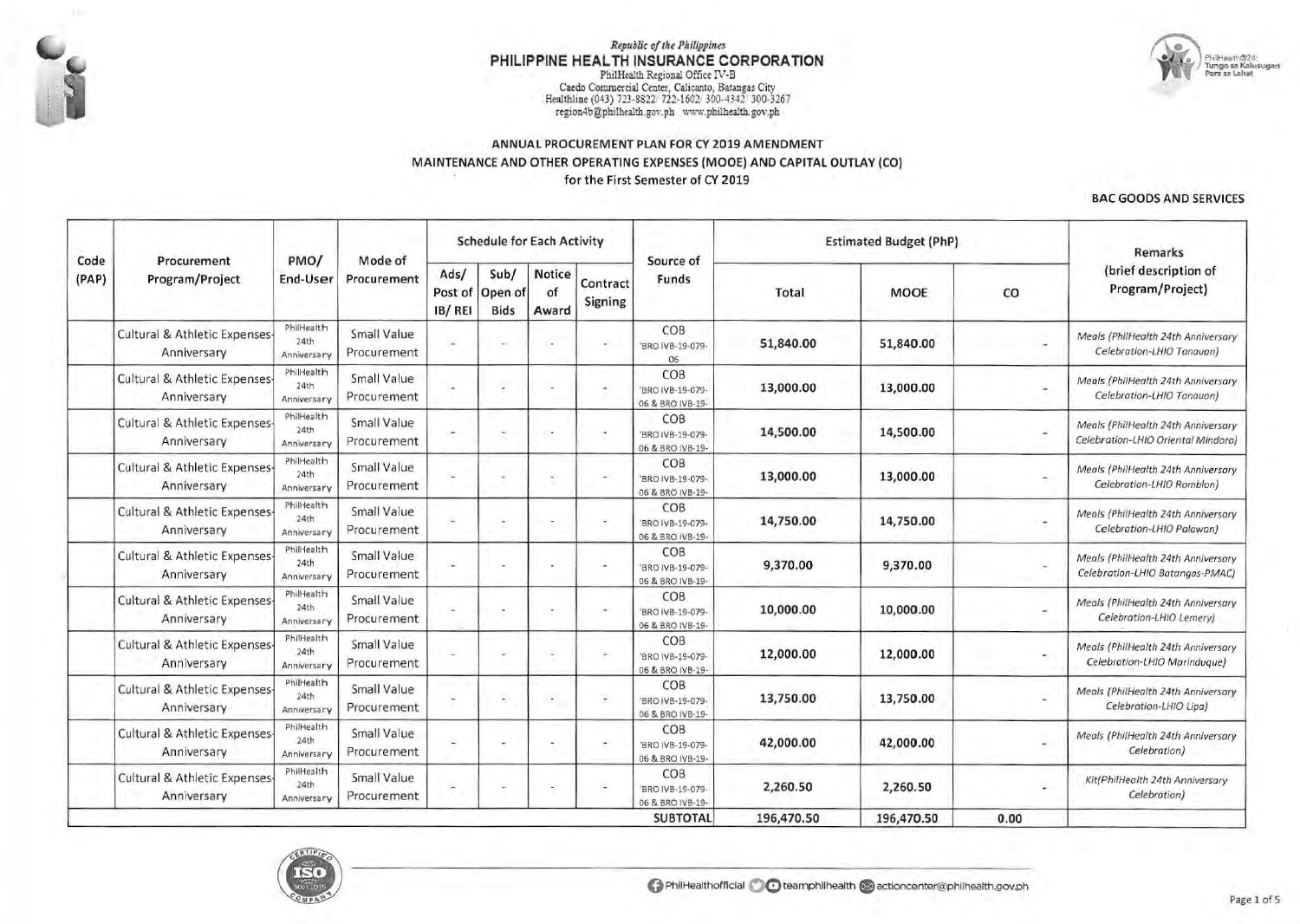|               | Procurement<br>Program/Project                         |                                   |                            |                           | <b>Schedule for Each Activity</b> |                              |                     |                                             |            | <b>Estimated Budget (PhP)</b> | Remarks                  |                                                                    |
|---------------|--------------------------------------------------------|-----------------------------------|----------------------------|---------------------------|-----------------------------------|------------------------------|---------------------|---------------------------------------------|------------|-------------------------------|--------------------------|--------------------------------------------------------------------|
| Code<br>(PAP) |                                                        | PMO/<br>End-User                  | Mode of<br>Procurement     | Ads/<br>Post of<br>IB/REI | Sub/<br>Open of<br><b>Bids</b>    | <b>Notice</b><br>of<br>Award | Contract<br>Signing | Source of<br>Funds                          | Total      | <b>MOOE</b>                   | co                       | (brief description of<br>Program/Project)                          |
|               | <b>Cultural &amp; Athletic Expenses</b><br>Anniversary | PhilHealth<br>24th<br>Anniversary | Small Value<br>Procurement |                           |                                   |                              | i.                  | COB<br>'BRO IVB-19-079-<br>06 & BRO IVB-19- | 28,350.00  | 28,350.00                     | $\overline{\phantom{a}}$ | Rice (PhilHealth 24th Anniversary<br>Celebration)                  |
|               | Cultural & Athletic Expenses-<br>Anniversary           | PhilHealth<br>24th<br>Anniversary | Not applicable             | ÷                         |                                   |                              |                     | COB<br>'BRO IVB-19-079-<br>06 & BRO IVB-19- | 2,385.76   | 2,385.76                      |                          | Prizes for Game- Cash (PhilHealth<br>24th Anniversary Celebration) |
|               | Cultural & Athletic Expenses-<br>Anniversary           | PhilHealth<br>24th<br>Anniversary | Small Value<br>Procurement | a                         |                                   |                              | i w                 | COB<br>'BRO IVB-19-079-<br>06 & BRO IVB-19- | 202,500.00 | 202,500.00                    |                          | Meals (PhilHealth 24th Anniversary<br>Celebration)                 |
|               | <b>Cultural &amp; Athletic Expenses</b><br>Anniversary | PhilHealth<br>24th<br>Anniversary | Small Value<br>Procurement | $\overline{a}$            |                                   |                              | i.                  | COB<br>'BRO IVB-19-079-<br>06 & BRO IVB-19- | 8,100.00   | 8,100.00                      | ÷.                       | Sound System (PhilHealth 24th<br><b>Anniversary Celebration</b> )  |
|               | <b>Cultural &amp; Athletic Expenses</b><br>Anniversary | PhilHealth<br>24th<br>Anniversary | Not applicable             | ä,                        |                                   |                              | ÷                   | COB<br>'BRO IVB-19-079-<br>06 & BRO IVB-19- | 40,560.00  | 40,560.00                     |                          | Cash Prizes (PhilHealth 24th<br>Anniversary Celebration)           |
|               | Procurement of Leasehold<br>Improvements, Building     | <b>ADMIN</b>                      | Small Value<br>Procurement | $\overline{a}$            |                                   |                              |                     | COB<br>'BRO IVB-19-072-<br>05               | 45,675.00  |                               | 45,675.00                | Procurement of Installation of Server<br>Room Enclosure of ITMS    |
|               | <b>Cultural &amp; Athletic Expenses</b><br>Anniversary | <b>ADMIN</b>                      | Small Value<br>Procurement | L.                        | $\overline{\phantom{a}}$          |                              | $\sim$              | COB<br>BRO IVB-19-079-<br>06                | 13,500.00  | 13,500.00                     |                          | Meals (Employee's Engagement-<br>LHIO Oriental Mindoro)            |
|               | <b>Cultural &amp; Athletic Expenses</b><br>Anniversary | <b>ADMIN</b>                      | Not Applicable             | $\overline{\phantom{a}}$  |                                   |                              | $\bar{a}$           | COB<br>'BRO IVB-19-079-<br>06               | 4,500.00   | 4,500.00                      |                          | Cash Prizes (Employee's Engagement-<br>LHIO Oriental Mindoro)      |
|               | Cultural & Athletic Expenses<br>Anniversary            | LHIO<br>PALAWAN                   | Small Value<br>Procurement | ٠                         |                                   |                              | ÷                   | COB<br>'BRO IVB-19-079-<br>06               | 13,750.00  | 13,750.00                     |                          | Meals (Employee's Engagement-<br>LHIO Palawan)                     |
|               | <b>Cultural &amp; Athletic Expenses</b><br>Anniversary | LHIO<br>PALAWAN                   | Small Value<br>Procurement |                           |                                   |                              |                     | COB<br>'BRO IVB-19-079-<br>06               | 5,000.00   | 5,000.00                      |                          | Snacks (Employee's Engagement-<br>LHIO Palawan)                    |
|               | Cultural & Athletic Expenses<br>Anniversary            | LHIO<br>PALAWAN                   | Not Applicable             | $\frac{1}{2}$             |                                   |                              | ×                   | COB<br>BRO IVB-19-079-<br>06                | 6,250.00   | 6,250.00                      |                          | Cash Prizes (Employee's Engagement-<br>LHIO Palawan)               |
|               | Cultural & Athletic Expenses-<br>Anniversary           | LHIO<br>ROMBLON                   | Small Value<br>Procurement | $\overline{\phantom{a}}$  |                                   | w                            | ÷                   | COB<br>'BRO IVB-19-079-<br>06               | 9,000.00   | 9,000.00                      |                          | Meals (Employee's Engagement-<br>LHIO Romblon)                     |
|               | Cultural & Athletic Expenses-<br>Anniversary           | LHIO<br><b>ROMBLON</b>            | Not Applicable             | $\overline{\phantom{a}}$  |                                   |                              | ۰.                  | COB<br>'BRO IVB-19-079-<br>06               | 3,000.00   | 3,000.00                      |                          | Cash Prizes (Employee's Engagement-<br>LHIO Romblon)               |
|               |                                                        |                                   |                            |                           |                                   |                              |                     | <b>SUBTOTAL</b>                             | 382,570.76 | 336,895.76                    | 45,675.00                |                                                                    |

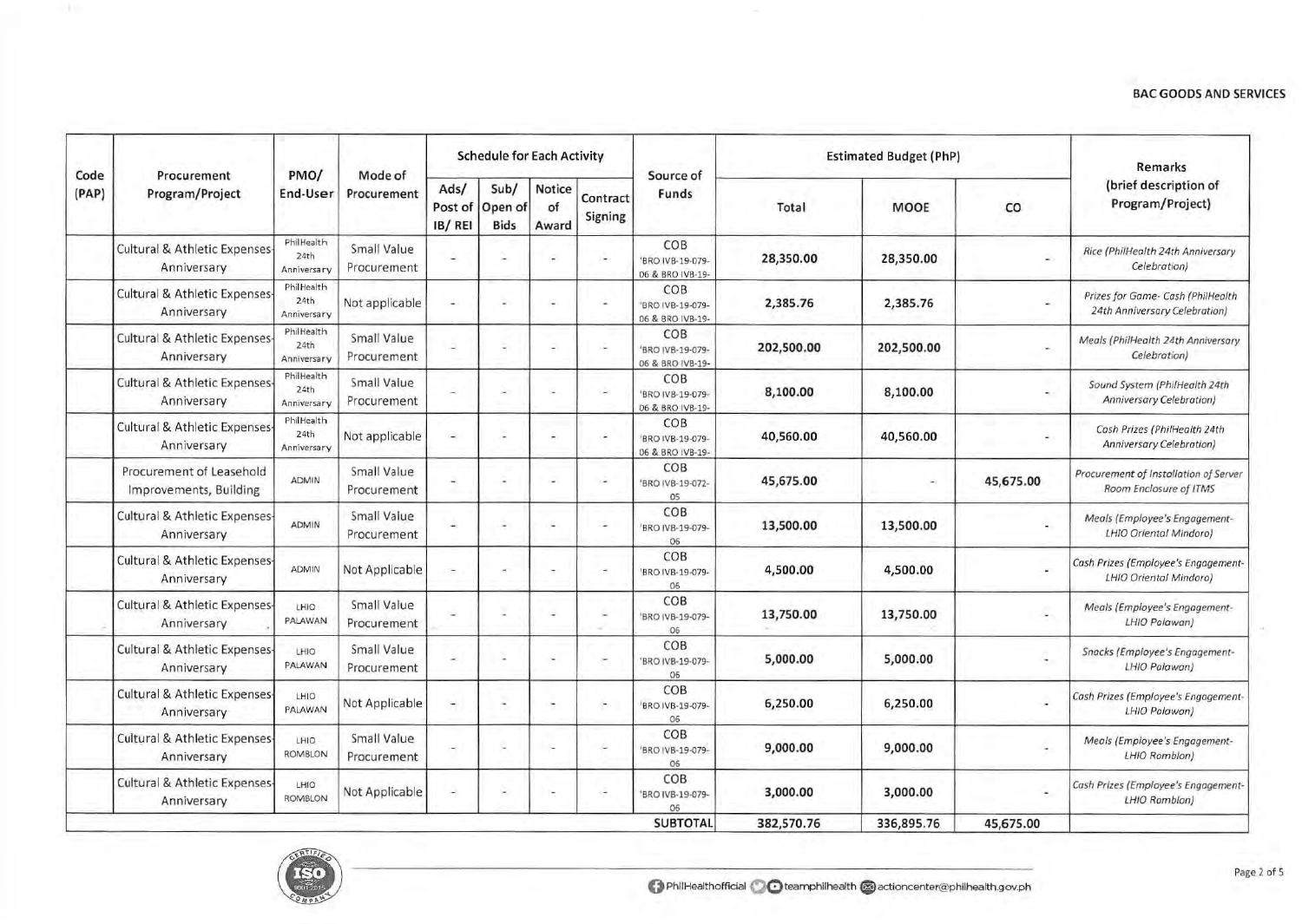|               | Procurement<br>Program/Project                               |                       | Mode of                       |                | <b>Schedule for Each Activity</b>      |                       |                     |                               |              | <b>Estimated Budget (PhP)</b> |                | Remarks                                                                                                                                                                                                                                                                                                                                    |
|---------------|--------------------------------------------------------------|-----------------------|-------------------------------|----------------|----------------------------------------|-----------------------|---------------------|-------------------------------|--------------|-------------------------------|----------------|--------------------------------------------------------------------------------------------------------------------------------------------------------------------------------------------------------------------------------------------------------------------------------------------------------------------------------------------|
| Code<br>(PAP) |                                                              | PMO/<br>End-User      | Procurement                   | Ads/<br>IB/REI | Sub/<br>Post of Open of<br><b>Bids</b> | Notice<br>of<br>Award | Contract<br>Signing | Source of<br>Funds            | Total        | <b>MOOE</b>                   | $\rm{co}$      | (brief description of<br>Program/Project)                                                                                                                                                                                                                                                                                                  |
|               | Others-Corporate Forum                                       |                       | Lease of Real<br>Property and | ÷              | i e                                    |                       | ÷                   | COB<br>BRO IVB-19-219-<br>13  | 159,600.00   | 159,600.00                    | ۰              | Venue with accommodation (Area II<br><b>Executive Committee Meeting)</b>                                                                                                                                                                                                                                                                   |
|               | Others-Corporate Forum                                       |                       | Small Value                   | ۷              |                                        | c                     |                     | COB<br>'BRO IVB-19-219-<br>13 | 81,000.00    | 81,000.00                     |                | Meals(Area II Executive Committee<br>Meeting)                                                                                                                                                                                                                                                                                              |
|               | Others-Corporate Forum                                       |                       | Small Value                   | $\overline{a}$ | <b>14</b>                              |                       | ×.                  | COB<br>'BRO IVB-19-219-<br>13 | 5,000.00     | 5,000.00                      |                | Meals -Contigency Fund (Area II<br><b>Executive Committee Meeting)</b>                                                                                                                                                                                                                                                                     |
|               | Marketing and Promotional                                    | Membership<br>Section | Small Value                   | J,             | r.                                     | ٠                     | ÷                   | COB                           |              |                               |                | Collaterals: Tumbler<br>(amendment as to change in unit cost<br>and quantity FROM P125.00 TO<br>P350.00 and FROM 608 pcs TO 217<br>pcs, respectively)                                                                                                                                                                                      |
|               | Others -Corporate Activities                                 | Admin                 | Small Value                   | ä,             | ٠                                      |                       | $\sim$              | COB<br>'BRO IVB-19-219-<br>13 | 2,902.50     | 2,902.50                      | ٠              | Procurement of Frame (A4, for<br>Parchment Paper, Glass)                                                                                                                                                                                                                                                                                   |
|               | Leased Assets Improvement,<br>Building                       | HIO Tanauan           | <b>Public Bidding</b>         | $\ddot{}$      | J.                                     |                       | ÷.                  | COB (BRO IVB-<br>18-304-14    | 1,596,606.69 |                               | 1,596,606.69   | Procurement of Leasehold<br>Improvement of LHIO Tanauan                                                                                                                                                                                                                                                                                    |
|               | Procurement of Regular<br><b>Office Supplies</b>             | Admin                 | Small Value                   | ż              |                                        | i.                    |                     | COB                           |              |                               |                | Procurement of Bulb, LED, 12 watts<br>(amendment as to change in<br>specification FROM 18 watts TO 12<br>watts)                                                                                                                                                                                                                            |
|               | Procurement of Semi-<br>Expendable Furniture and<br>Fixtures | PAU                   | Small Value                   | Ļ              | ÷.                                     | $\sim$<br>ç.          | ü                   | COB                           |              |                               |                | Procurement of Acrylic Podium Seal<br>(amendment as to realignment of<br>funds due to change in object of<br>expenditures FROM Chair Clerical for<br>SG 17 & below TO Acrylic Podium<br>Seal and change in mode of<br>procurement of the Procurement of<br>Semi-Expendable Furniture and<br>Fixtures FROM public bidding TO<br>small value |
|               | Marketing and Promotional                                    | LHIO Tanauan          | Small Value                   | ÷              | ×                                      |                       | w.                  | COB                           |              |                               | $\overline{a}$ | Procurement of Vest (amendment as<br>to change in quantity FROM 18 pcs To<br>$10$ pcs.)                                                                                                                                                                                                                                                    |
|               |                                                              |                       |                               |                |                                        |                       |                     | <b>SUBTOTAL</b>               | 1.845.109.19 | 248,502.50                    | 1,596,606.69   |                                                                                                                                                                                                                                                                                                                                            |

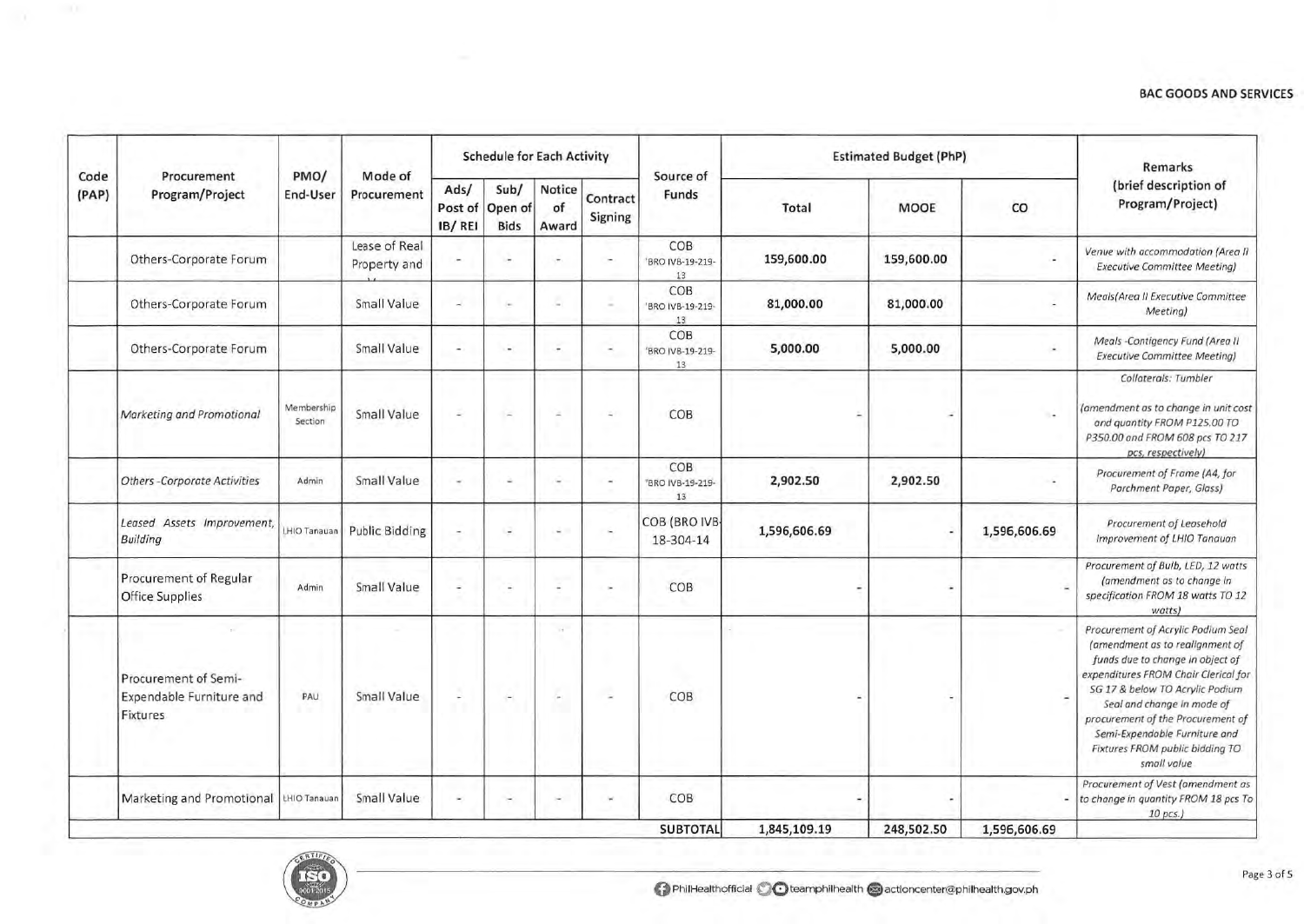| Code  | Procurement                                      | PMO/<br>Mode of<br>End-User<br>Procurement |                       | <b>Schedule for Each Activity</b>      |                          |                          |                          | Source of                         | <b>Estimated Budget (PhP)</b> | <b>Remarks</b> |                                           |                                                                                                                                                                                                                                     |
|-------|--------------------------------------------------|--------------------------------------------|-----------------------|----------------------------------------|--------------------------|--------------------------|--------------------------|-----------------------------------|-------------------------------|----------------|-------------------------------------------|-------------------------------------------------------------------------------------------------------------------------------------------------------------------------------------------------------------------------------------|
| (PAP) | Program/Project                                  |                                            | Ads/<br>IB/REI        | Sub/<br>Post of Open of<br><b>Bids</b> | Notice<br>of<br>Award    | Contract<br>Signing      | Funds                    | Total                             | <b>MOOE</b>                   | CO             | (brief description of<br>Program/Project) |                                                                                                                                                                                                                                     |
|       | <b>Leased Assets</b><br>Improvements, Building   | LHIO<br>Marinduque                         | <b>Public Bidding</b> | ÷,                                     | $\overline{\phantom{a}}$ | i.                       | $\dot{\phantom{1}}$      | COB<br>(BRO IVB-18-<br>$436 - 24$ | 1,149,026.45                  | 1,149,026.45   |                                           | Procurement of Leasehold<br>Improvement of LHIO Marinduque                                                                                                                                                                          |
|       | Procurement of Regular<br><b>Office Supplies</b> | Admin                                      | Small Value           | $\overline{a}$                         |                          |                          | $\overline{\phantom{a}}$ | COB                               |                               | ٠              |                                           | Change of object of expenditures<br>from Fire Extinguisher wet chemicals,<br>10lbs.to bracket for Flatscreen TV and<br>nuts and bolts                                                                                               |
|       | Procurement of IT Supplies                       | Admin                                      | Small Value           | a                                      | <b>Single</b>            | <b>A</b>                 |                          | COB                               |                               | ۰              |                                           | Procurement of Maintenance Kit for<br>printer network HP 607DN with<br>change in mode from contracting to<br>small value procurement and<br>additional budget taken from Regular<br>Office Supplies due to increase in unit<br>cost |
|       | Marketing and Promotional                        | PAU                                        | Small Value           | $\overline{a}$                         | ٠                        |                          | $\overline{\phantom{a}}$ | COB                               |                               |                |                                           | Change of object of expenditures<br>from Advertising Expense (Radio<br>Program/Segment Sponsorship) to<br>Marketing and Promotional (New<br><b>Standard Corporate Shirt)</b>                                                        |
|       | Others-Corporate Forum                           | FMS                                        | Small Value           | ÷                                      | w.                       | ۰                        | $\overline{\phantom{a}}$ | COB                               |                               | $\blacksquare$ |                                           | Change of participants/title of<br>the activity from Collecting<br>Officers Forum to Special<br>Disbursing Officers Forum                                                                                                           |
|       |                                                  |                                            |                       |                                        | k.                       |                          |                          |                                   | 57,600.00                     | 57,600.00      |                                           | Meals (Training on<br><b>Transformational Leadership</b><br>Batch 2)                                                                                                                                                                |
|       |                                                  | HRU                                        | Small Value           | $\overline{\phantom{a}}$               | $\overline{a}$           | $\overline{\phantom{a}}$ | $\overline{\phantom{a}}$ | COB                               | 120,000.00                    | 120,000.00     |                                           | <b>Training Program/Package</b><br>(Training on Transformational<br>Leadership Batch 2)                                                                                                                                             |
|       | <b>Training Expenses</b>                         |                                            |                       |                                        |                          |                          |                          | (BRO IVB-19-352-<br>22)           | 995.00                        | 995.00         |                                           | Prizes (Training on<br>Transformational Leadership<br>Batch 2)                                                                                                                                                                      |
|       |                                                  |                                            |                       |                                        |                          |                          |                          |                                   | 300.00                        | 300.00         |                                           | Tarpaulin (Training on<br><b>Transformational Leadership</b><br>Batch 2)                                                                                                                                                            |
|       |                                                  |                                            |                       |                                        |                          |                          |                          | <b>SUBTOTAL</b>                   | 1,327,921.45                  | 1,327,921.45   | 0.00                                      |                                                                                                                                                                                                                                     |



 $E_{\rm E}$ 

l su